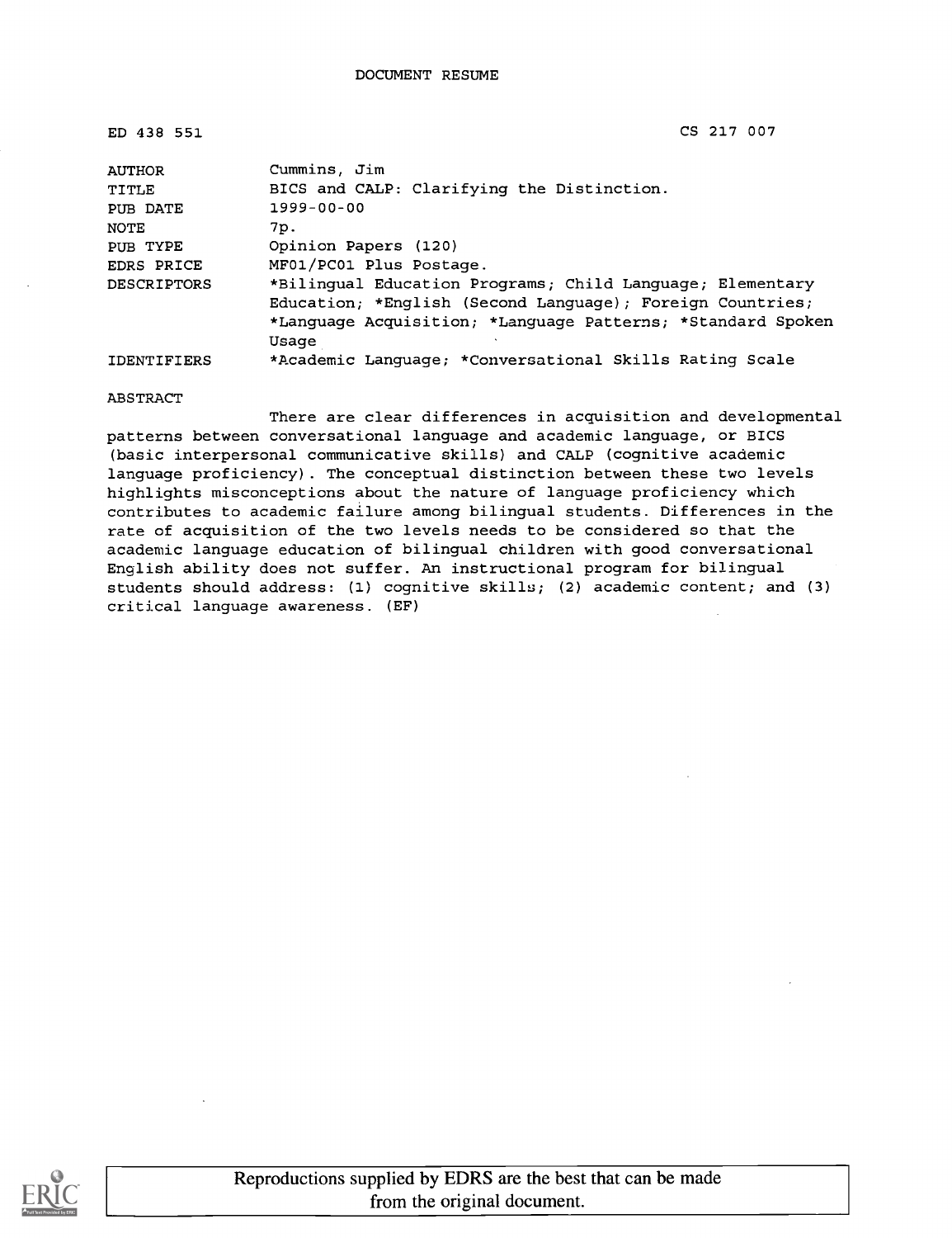U.S. DEPARTMENT OF EDUCATION Office of Educational Research and Improvement EDUCATIONAL RESOURCES INFORMATION CENTER (ERIC)

- fg This document has been reproduced as received from the person or organization originating it.
- Minor changes have been made to improve reproduction quality.

FD 438 551

Points of view or opinions stated in this n die twee vollen van die eerste van die besteen die verskeie van die verskeie van die verskeie van die verske<br>document do not necessarily represent . official OERI position or policy.

PERMISSION TO REPRODUCE AND DISSEMINATE THIS MATERIAL HAS BEEN GRANTED BY

Lummins

TO THE EDUCATIONAL RESOURCES INFORMATION CENTER (ERIC)

### BICS and CALP: Clarifying the Distinction

#### Jim Cummins

#### University of Toronto

I welcome the opportunity offered by Bernardo Garcia's discussion of BICS and CALP to clarify aspects of the distinction. I originally suggested the distinction between basic interpersonal communicative skills and cognitive academic language proficiency 20 years ago (Cummins, 1979) as a qualification to John 011er's (1979) claim that all individual differences in language proficiency could be accounted for by just one underlying factor, which he termed global language proficiency. Oller synthesized a considerable amount of data showing strong correlations between performance on cloze tests of reading, standardized reading tests, and measures of oral verbal ability (e.g. vocabulary measures). I pointed out that not all aspects of language use or performance could be incorporated into one dimension of global language proficiency. For example, if we take two monolingual English-speaking siblings, a 12-year old child and a six-year old, there are enormous differences in these children's ability to read and write English and in their knowledge of vocabulary, but minimal differences in their phonology or basic fluency. The six-year old can understand virtually everything that is likely to be said to her in everyday social contexts and she can use language very effectively in these contexts, just as the 12-year old can. Similarly, in second language acquisition contexts, immigrant children often acquire peer-appropriate conversational fluency in English within about 2 years but it requires considerably longer (5-10 years) to catch up academically in English (Collier, 1987; Cummins, 1984). Thus, there are clear differences in acquisition and developmental patterns between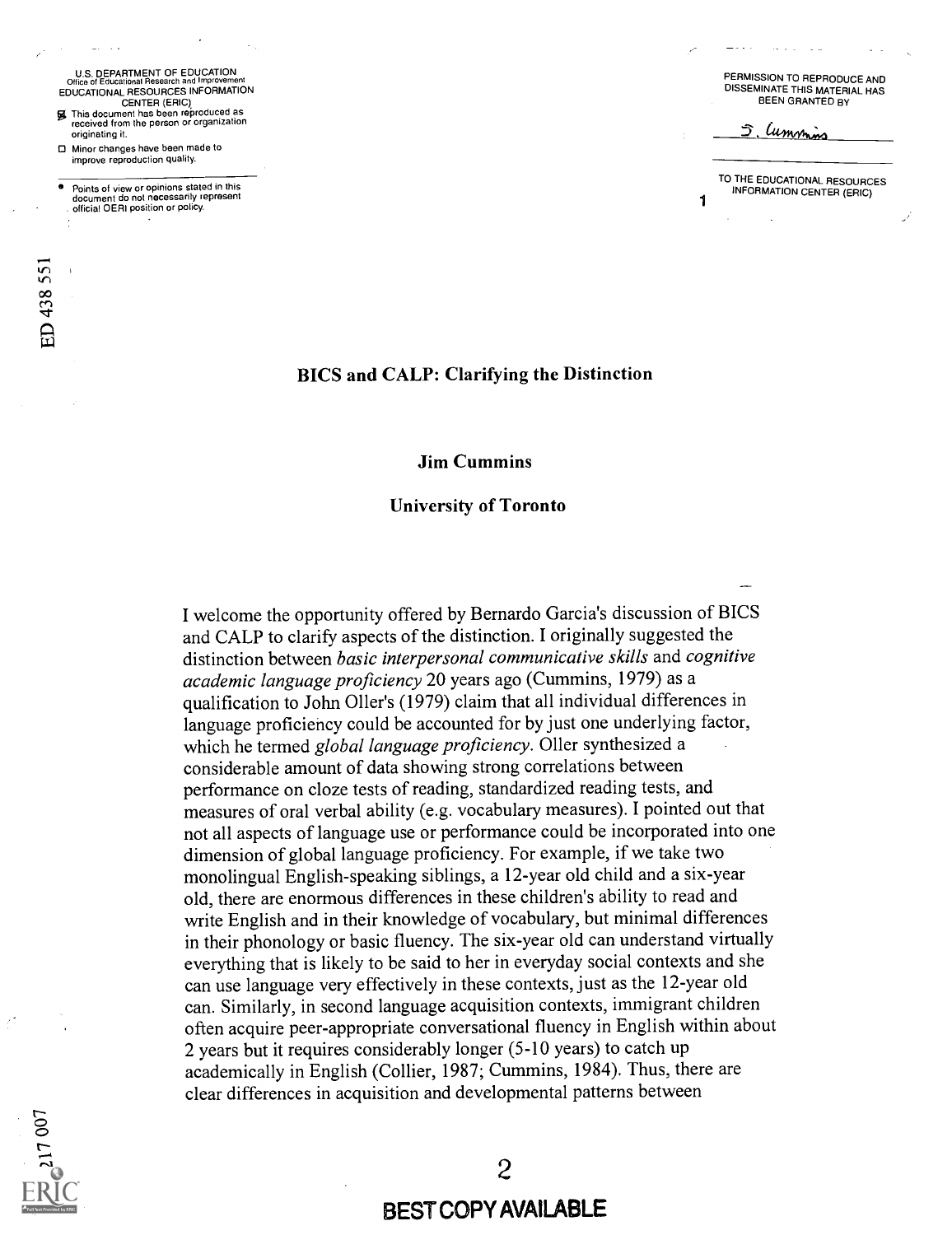conversational language and academic language, or BICS and CALP. The distinction receives strong support from Biber's (1986) analysis of an enormous corpus (more than one million words) of authentic discourse gathered from a wide range of communicative situations, both written and oral.

Failure to take account of these data led to inappropriate psychological testing of bilingual students and premature exit from bilingual or ESL support programs into "mainstream" classes where students received minimal support for continued academic language development. In other words, the conceptual distinction between BICS and CALP highlighted misconceptions about the nature of language proficiency that were contributing directly to the creation of academic failure among bilingual students.

Bernardo Garcia's major concern appears to be that bilingual students are being "kept from certain intellectual experiences" and their "full participation ... in instructional activities" is postponed until they are considered to "have CALP". He also points out that there are "situations in which CALP is achieved before BICS" (p. 8) (e.g. the scientist who reads a text written in a language which she doesn't speak).

A few points of clarification are in order. The sequential nature of BICS/CALP acquisition was suggested as typical in the specific situation of immigrant children learning a second language. It was not suggested as an absolute order that applies in every, or even the majority of situations. Thus attainment of high levels of L2 CALP can precede attainment of fluent L2 BICS in certain situations. The point remains, however, that these dimensions of language are conceptually distinct. For example, cognitive skills are undoubtedly involved in one's ability to tell jokes effectively and if we work at it we might improve our joke-telling ability throughout our lifetimes. However, our joke-telling ability is largely unrelated to our academic performance. And the fact remains that phonological skills in our native language and our basic fluency reach a plateau in the first six or so years; in other words, the rate of subsequent development is very much reduced in comparison to previous development. This is not the case for literacy and vocabulary knowledge (CALP) which continue to develop at least throughout our schooling and usually throughout our lifetimes.

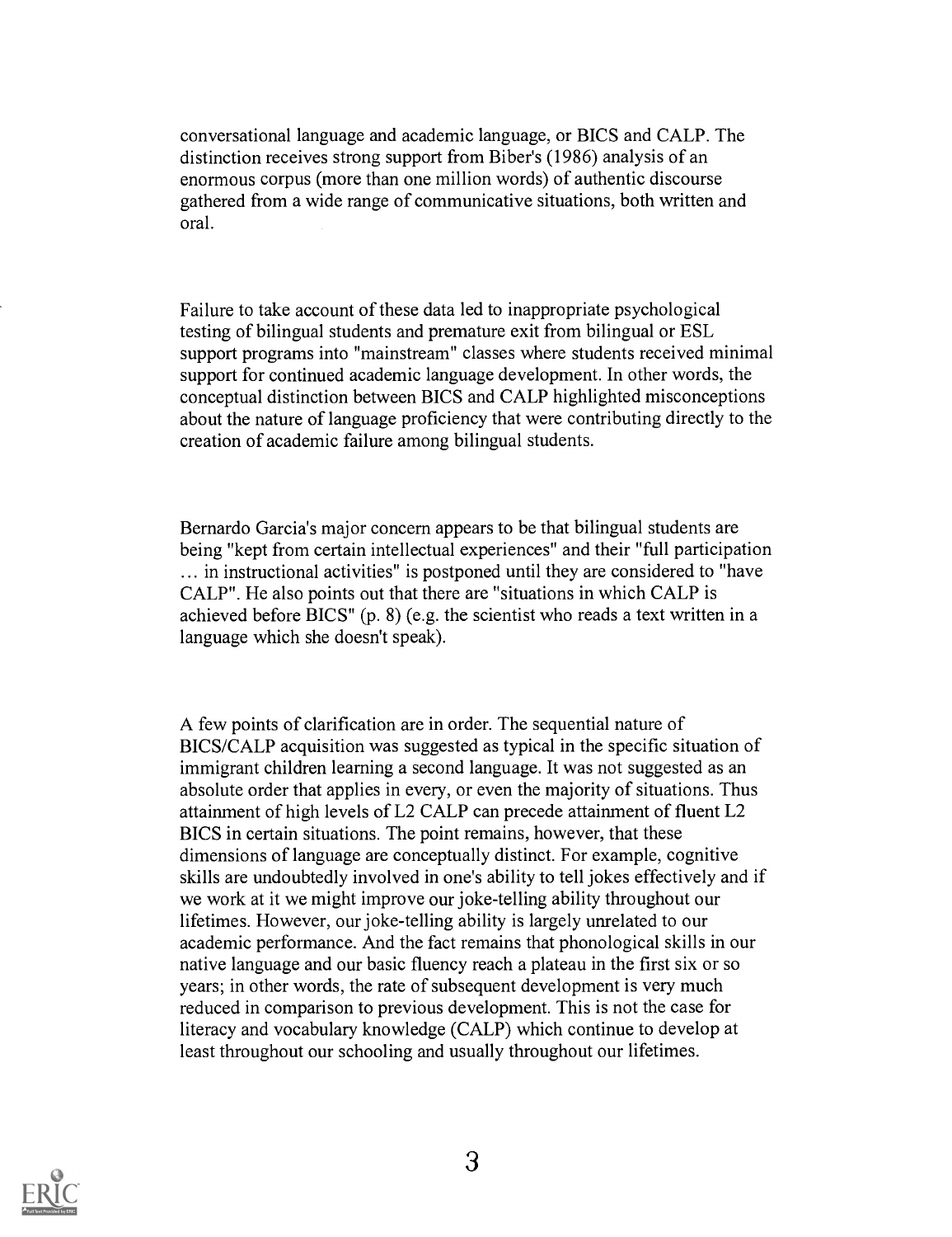To say that BICS and CALP are conceptually distinct is not the same as saying that they are separate or acquired in different ways. Developmentally they are not necessarily separate; all children acquire their conceptual foundation (knowledge of the world) through conversational interactions in the home. Similarly, discussion about conceptual issues is an important, and in many situations essential, way of deepening our understanding of concepts and developing critical literacy. By the same token, cognitive skills are involved, to a greater or lesser extent, in most forms of social interaction.

This intersection of the cognitive and social aspects of language proficiency, however, does not mean that they are identical or reducible one to the other. The implicit assumption that conversational fluency in English is a good indicator of "English proficiency" has resulted in countless bilingual children being "diagnosed" as learning disabled or retarded. Despite their developmental intersections, BICS and CALP are conceptually distinct insofar as they follow different developmental patterns. To re-iterate the point: both native-English-speaking and immigrant children usually reach a plateau in the development of native-like phonology and fluency after several years of acquisition but CALP continues to develop throughout schooling.

An additional point is that the distinction was not proposed as an overall theory of language but as a very specific conceptual distinction which had important implications for policy and practice. The fact that the distinction does not address issues of sociolinguistics or discourse styles or any number of other linguistic issues is irrelevant. The usefulness of any theoretical construct should be assessed in relation to the issues that it attempts to address, not in relation to issues that it makes no claim to address. To suggest that the BICS/CALP distinction is invalid because it does not account for subtleties of sociolinguistic interaction or discourse styles is like saying: "This apple is no good because it doesn't taste like an orange."

What are the policy implications for instruction of the fact that immigrant students usually require at least five years to catch up to grade norms in L2 CALP? Garcia is correct in noting that the distinction says nothing about the appropriate time to introduce English reading or other forms of cognitively challenging content instruction in English. The distinction is not addressed to this issue. The distinction and related research *does* suggest that if English language learning students are transitioned into a "mainstream" class in

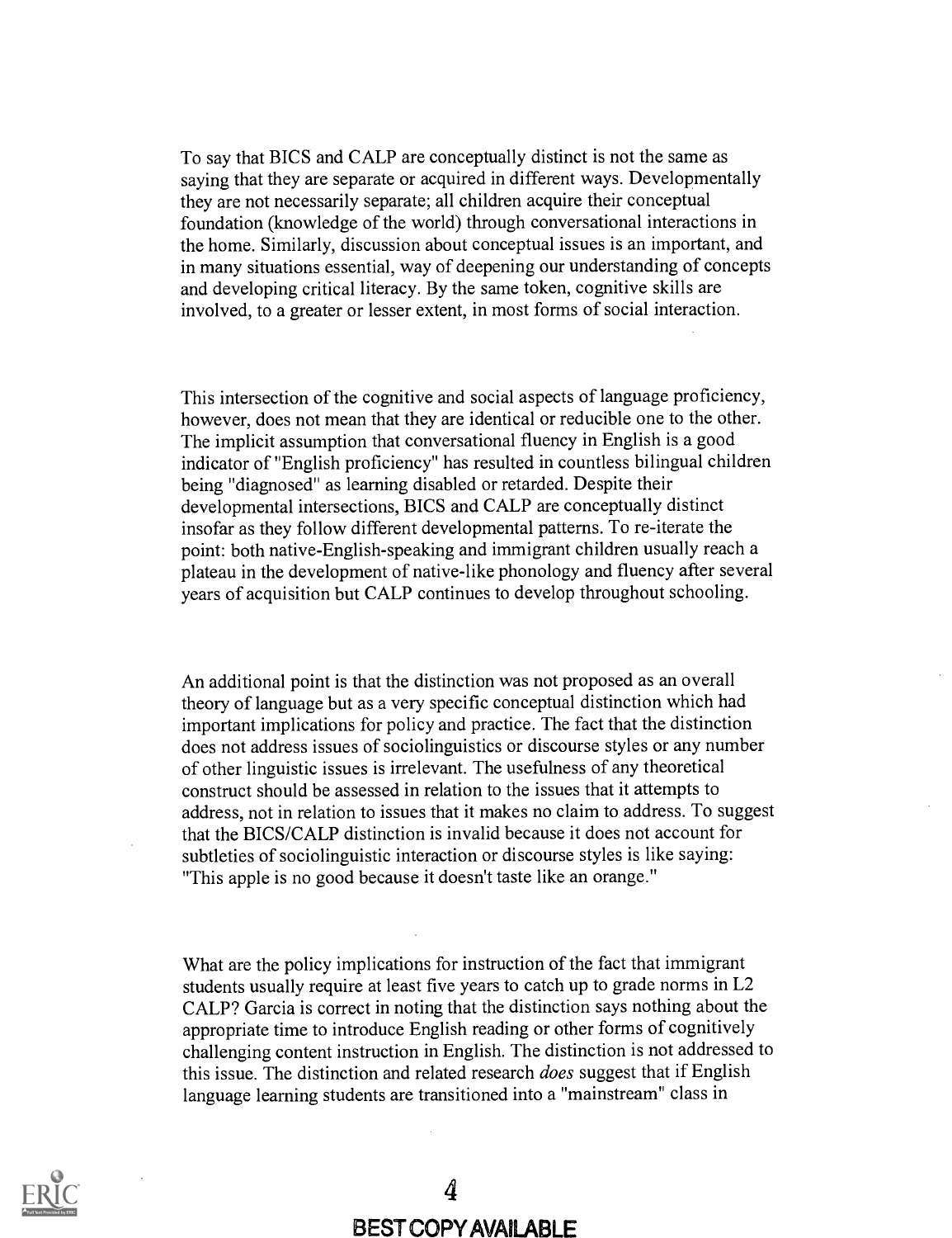which the teacher knows very little about how to promote academic skills in a second language, then they are unlikely to receive the instructional support they need to catch up academically. The distinction also suggests some clear reasons related to inappropriate assessement why bilingual students are seriously over-represented in classes for the learning disabled or mildly handicapped and under-represented in classes for gifted and talented students.

Garcia also mentions the interdependence between L1 and L2 CALP which I have also termed the common underlying proficiency (CUP). This notion derives from the fact that L1 and L2 CALP tend to be strongly related to each other and strong promotion of L1 literacy in school in the early grades entails no adverse consequences for English. These statements reflect an enormous amount of research data; they are not based on theoretical speculation. The theoretical constructs of CUP and the BICS/CALP distinction can be used to account for aspects of these research data (Cummins, 1984, 1996).

I have argued that a bilingual program should be a genuine bilingual program with coherent and planned introduction of English reading and writing, together with reading and writing in the students' Ll. In dual language immersion programs where English Ll and Spanish Ll students are in the same classes, both groups developing biliteracy, there is no problem delaying the introduction of English language arts for one or two grades and focussing on Spanish language arts. English language arts are introduced strongly in grade 2 and increased in a coherent way throughout the elementary school. The results are extremely good for both groups (Cummins, 1996).

However, what is not appropriate is to have minimal English literacy instruction in the early grades of a transitional bilingual program and then at the grade 3 level transition students into an all-English classroom with no support for language learning. In the context of early-exit transitional bilingual education, students require a strong English literacy development program in the early grades just as they require a strong Spanish language literacy program. We should work for transfer of conceptual knowledge and language awareness across the student's two languages (e.g. have grade 1 and 2 students write, illustrate, and publish bilingual books). The languages enrich each other if taught appropriately (e.g. drawing students' attention to cognates and examples of powerful language use in both oral and written modes). A bilingual program without a strong focus on providing

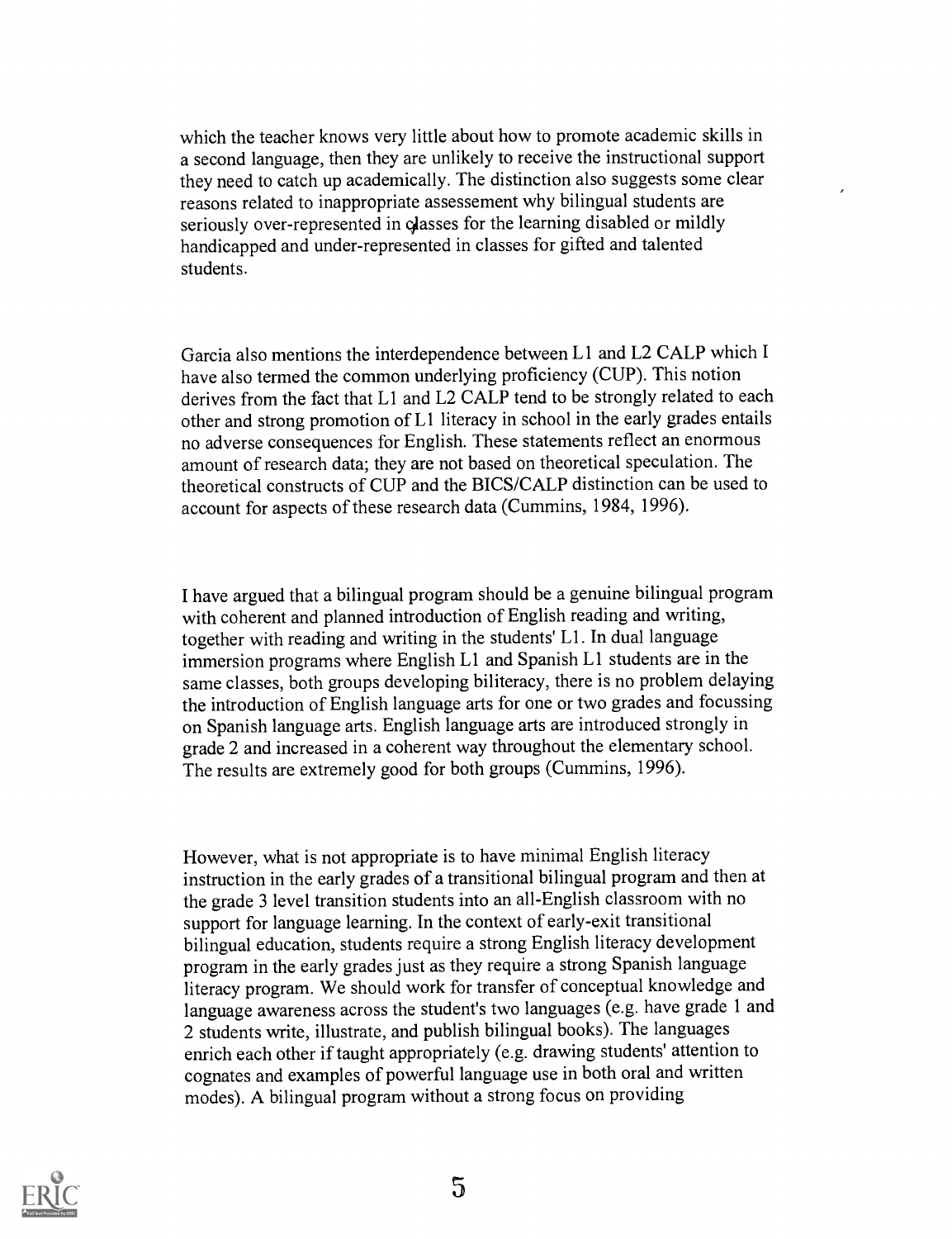intellectually challenging literacy activities in English is no more adequate than a bilingual program without a strong focus on providing intellectually challenging literacy activities in Spanish. We need to focus on both-and rather than reduce ourselves to either-or.

An instructional program in bilingual, ESL or "mainstream" classes designed to promote bilingual students' CALP should address the three components of the construct:

> Cognitive - the instruction should be cognitively challenging and require students to use higher-order thinking abilities rather than the low-level memorization and application skills that are tapped by typical worksheets or drill-and-practice computer programs;

Academic - academic content (science, math, social studies, art etc.) should be integrated with language instruction as in content-based ESL programs (Chamot et al., 1997).

Language - the development of critical language awareness should be fostered throughout the program by encouraging students to compare and contrast their languages (e.g. phonics conventions, grammar, etc.) and by providing students with extensive opportunities to carry out projects investigating their own and their community's language use, practices, and assumptions (e.g. in relation to the status of different varieties).

In short, instruction within a strong bilingual program should provide a Focus on Message, a Focus on Language, and a Focus on Use in both languages (Cummins, 1988). We know our program is effective, and developing CALP, if we can say with confidence that our students are generating new knowledge, creating literature and art, and acting on social realities that affect their lives. These are the kinds of instructional activities that the BICS/CALP distinction is intended to foster.

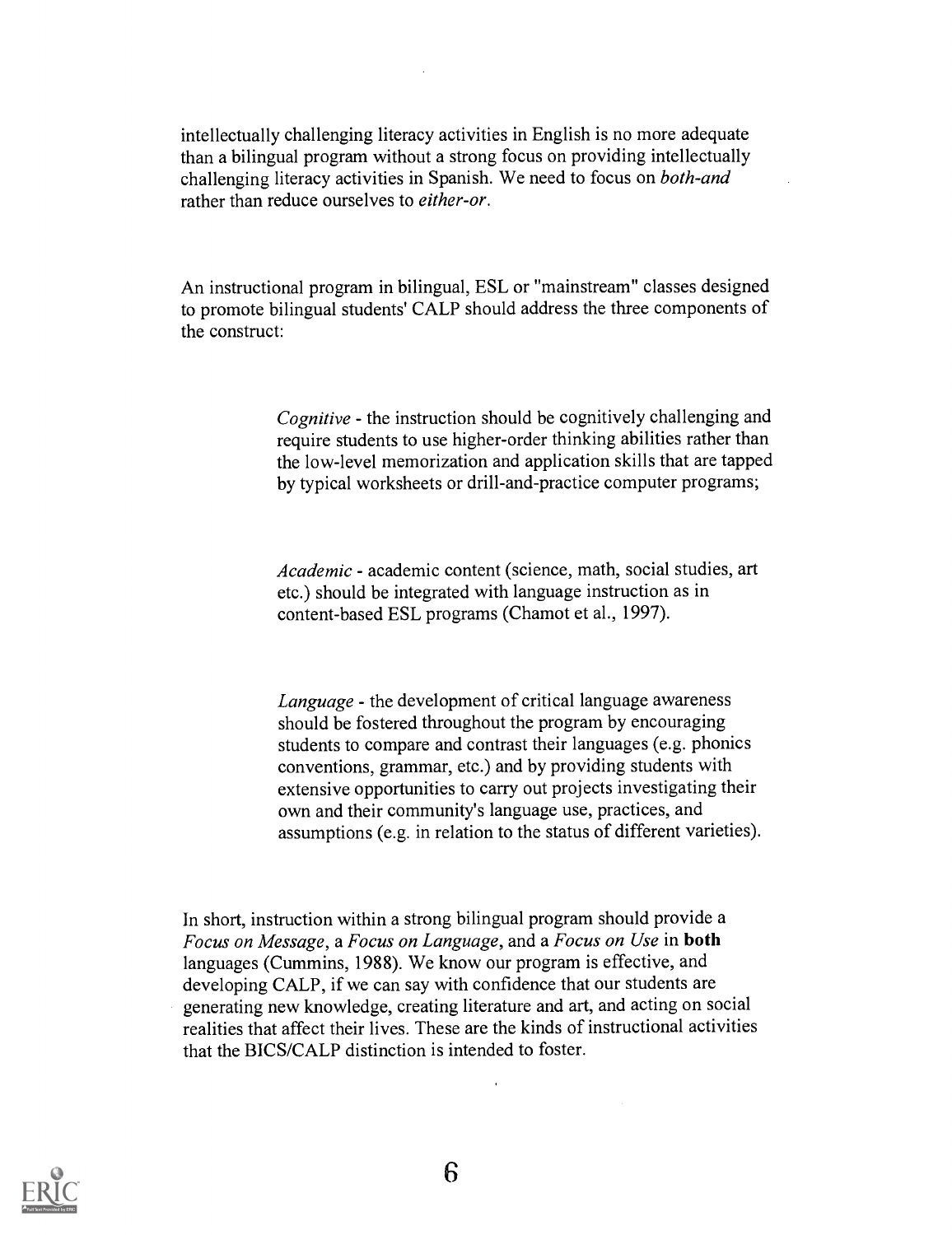### **References**

Biber, D. (1986). Spoken and written textual dimensions in English: Resolving the contradictory findings. Language, 62, 384-414.

Chamot, A. U., Cummins, J., Kessler, C., O'Malley, M., & Wong Fillmore, L. (1997). ScottForesman ESL. Glenview, IL: ScottForesman.

Collier, V. P. (1987). Age and rate of acquisition of second language for academic purposes. TESOL Quarterly, 21, 617-641.

Cummins, J. (1979). Cognitive/academic language proficiency, linguistic interdependence, the optimum age question and some other matters. Working Papers on Bilingualism, No. 19, 121-129.

Cummins, J. (1984). Bilingualism and special education: Issues in assessment and pedagogy. Clevedon, England: Multilingual Matters.

Cummins, J. (1996). Negotiating identities: Education for empowerment in a diverse society. Los Angeles: California Association for Bilingual Education.Garcia, B. (1997, Fall). On BICS and CALP: An informal discussion. OMSLE Newsletter, p. 8.

Oiler, J. (1979). Language tests at school: A pragmatic approach. London: Longman. $&\#0;$ 

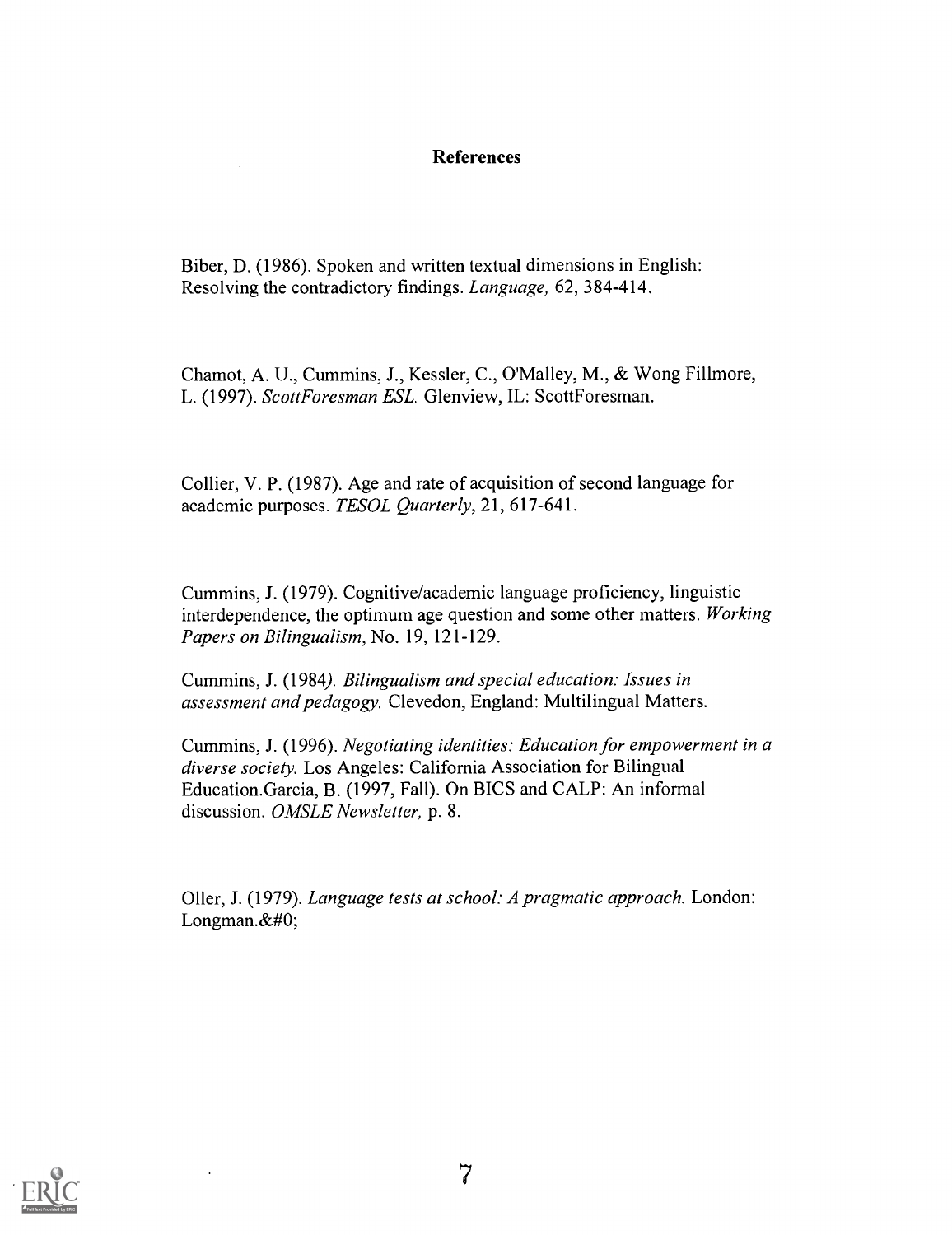

Reproduction Release

(Specific Document)

## I. DOCUMENT IDENTIFICATION:

| Title.               | $\sim$ | $M_{\odot}$     | Clarity | F | $\Delta$ . $\mathbf{r}$ . $\mathbf{r}$ | $k_{12}$ |
|----------------------|--------|-----------------|---------|---|----------------------------------------|----------|
| $\forall$ Author(s): | $\sim$ | ل رو مد مد منده |         |   |                                        |          |
| Corporate Source:    |        |                 |         |   | Publication Date:                      |          |
|                      |        |                 |         |   |                                        |          |

II. REPRODUCTION RELEASE:

In order to disseminate as widely as possible timely and significant materials of interest to the educational community, documents announced in the monthly abstract journal of the ERIC system, Resources in Education (RIE), are usually made available to users in microfiche, reproduced paper copy, and electronic media, and sold through the ERIC Document Reproduction Service (EDRS). Credit is given to the source of each document, and, if reproduction release is granted, one of the following notices is affixed to the document.

If permission is granted to reproduce and disseminate the identified document, please CHECK ONE of the following three options and sign in the indicated space following.